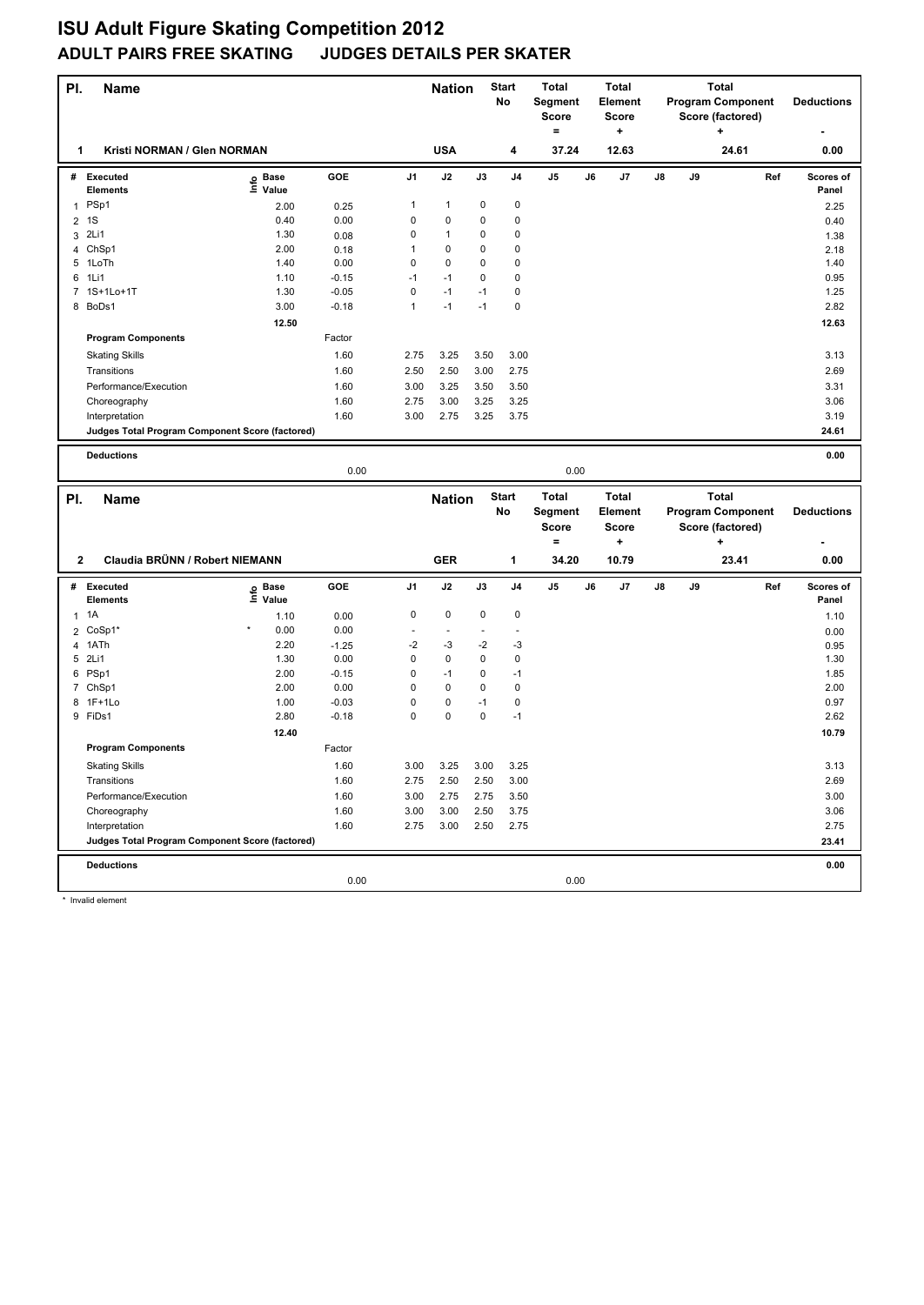| PI.         | <b>Name</b>                                     |                                  |         | <b>Nation</b>  |                          | <b>Start</b><br><b>No</b> | <b>Total</b><br>Segment<br><b>Score</b><br>۰ |                | <b>Total</b><br>Element<br><b>Score</b><br>÷ |    |               | <b>Total</b><br><b>Program Component</b><br>Score (factored)<br>÷ | <b>Deductions</b> |                    |
|-------------|-------------------------------------------------|----------------------------------|---------|----------------|--------------------------|---------------------------|----------------------------------------------|----------------|----------------------------------------------|----|---------------|-------------------------------------------------------------------|-------------------|--------------------|
| 3           | Olga OLSANIKOVA / Michael WADESON               |                                  |         | <b>GBR</b>     |                          | 8                         | 30.94                                        |                | 8.33                                         |    |               | 22.61                                                             | 0.00              |                    |
| #           | Executed<br><b>Elements</b>                     | <b>Base</b><br>e Base<br>⊑ Value | GOE     | J <sub>1</sub> | J2                       | J3                        | J <sub>4</sub>                               | J <sub>5</sub> | J6                                           | J7 | $\mathsf{J}8$ | J9                                                                | Ref               | Scores of<br>Panel |
| 1           | 1Li2                                            | 1.30                             | $-0.08$ | 0              | $-1$                     | 0                         | $\pmb{0}$                                    |                |                                              |    |               |                                                                   |                   | 1.22               |
|             | 2 PCoSp1                                        | 3.00                             | 0.00    | 0              | $\mathbf 0$              | $\mathbf 0$               | $\mathbf 0$                                  |                |                                              |    |               |                                                                   |                   | 3.00               |
| 3           | 1LoTh                                           | 1.40                             | 0.00    | 0              | $\mathbf 0$              | $\Omega$                  | $\mathbf 0$                                  |                |                                              |    |               |                                                                   |                   | 1.40               |
| 4           | PiF                                             | 0.00                             | 0.00    | ٠              | $\overline{\phantom{a}}$ | $\overline{\phantom{a}}$  | $\overline{\phantom{a}}$                     |                |                                              |    |               |                                                                   |                   | 0.00               |
| 5           | 1Lo                                             | 0.50                             | $-0.03$ | 0              | $\mathbf 0$              | $-1$                      | 0                                            |                |                                              |    |               |                                                                   |                   | 0.47               |
| 6           | 1S+SEQ                                          | 0.32                             | $-0.08$ | 0              | $-1$                     | $-1$                      | $-1$                                         |                |                                              |    |               |                                                                   |                   | 0.24               |
| $7^{\circ}$ | $1$ Li $1^*$                                    | $\star$<br>0.00                  | 0.00    |                | ٠                        |                           | ٠.                                           |                |                                              |    |               |                                                                   |                   | 0.00               |
|             | 8 ChSp1                                         | 2.00                             | 0.00    | 0              | $\mathbf 0$              | $\mathbf 0$               | 0                                            |                |                                              |    |               |                                                                   |                   | 2.00               |
|             |                                                 | 8.52                             |         |                |                          |                           |                                              |                |                                              |    |               |                                                                   |                   | 8.33               |
|             | <b>Program Components</b>                       |                                  | Factor  |                |                          |                           |                                              |                |                                              |    |               |                                                                   |                   |                    |
|             | <b>Skating Skills</b>                           |                                  | 1.60    | 3.25           | 3.25                     | 2.50                      | 2.75                                         |                |                                              |    |               |                                                                   |                   | 2.94               |
|             | Transitions                                     |                                  | 1.60    | 2.75           | 3.00                     | 2.00                      | 2.50                                         |                |                                              |    |               |                                                                   |                   | 2.56               |
|             | Performance/Execution                           |                                  | 1.60    | 3.00           | 3.25                     | 2.25                      | 3.00                                         |                |                                              |    |               |                                                                   |                   | 2.88               |
|             | Choreography                                    |                                  | 1.60    | 3.00           | 3.00                     | 2.50                      | 3.25                                         |                |                                              |    |               |                                                                   |                   | 2.94               |
|             | Interpretation                                  |                                  | 1.60    | 2.75           | 2.75                     | 2.25                      | 3.50                                         |                |                                              |    |               |                                                                   |                   | 2.81               |
|             | Judges Total Program Component Score (factored) |                                  |         |                |                          |                           |                                              |                |                                              |    |               |                                                                   |                   | 22.61              |
|             | <b>Deductions</b>                               |                                  |         |                |                          |                           |                                              |                |                                              |    |               |                                                                   |                   | 0.00               |
|             |                                                 |                                  | 0.00    |                |                          |                           |                                              | 0.00           |                                              |    |               |                                                                   |                   |                    |

|                | Invalid element                                 |                                  |            |                |                          |                          |                          |                                                |    |                                       |                                                            |    |       |                    |
|----------------|-------------------------------------------------|----------------------------------|------------|----------------|--------------------------|--------------------------|--------------------------|------------------------------------------------|----|---------------------------------------|------------------------------------------------------------|----|-------|--------------------|
| PI.            | <b>Name</b>                                     |                                  |            |                | <b>Nation</b>            |                          | <b>Start</b><br>No       | <b>Total</b><br>Segment<br><b>Score</b><br>$=$ |    | Total<br>Element<br><b>Score</b><br>÷ | Total<br><b>Program Component</b><br>Score (factored)<br>÷ |    |       | <b>Deductions</b>  |
|                | Monika SZUBERT / Mateusz KOKOSINSKI<br>4        |                                  |            |                | POL                      |                          | 5                        | 29.43                                          |    | 6.91                                  |                                                            |    | 22.52 | 0.00               |
| #              | Executed<br><b>Elements</b>                     | <b>Base</b><br>e Base<br>⊆ Value | <b>GOE</b> | J <sub>1</sub> | J2                       | J3                       | J <sub>4</sub>           | J <sub>5</sub>                                 | J6 | J7                                    | J8                                                         | J9 | Ref   | Scores of<br>Panel |
| $\mathbf{1}$   | 1Li1                                            | 1.10                             | $-0.68$    | $-2$           | $-3$                     | $-2$                     | $-2$                     |                                                |    |                                       |                                                            |    |       | 0.42               |
| $\overline{2}$ | 1LoTh                                           | 1.40                             | 0.15       | 1              | $\mathbf{1}$             | 0                        | 0                        |                                                |    |                                       |                                                            |    |       | 1.55               |
| 3              | 1Lo                                             | 0.50                             | 0.00       | 0              | $\Omega$                 | $\Omega$                 | 0                        |                                                |    |                                       |                                                            |    |       | 0.50               |
| 4              | ChSp                                            | 0.00                             | 0.00       | ٠              | $\overline{\phantom{a}}$ | $\overline{\phantom{a}}$ | $\overline{\phantom{a}}$ |                                                |    |                                       |                                                            |    |       | 0.00               |
| 5              | 2Li1                                            | 1.30                             | $-0.08$    | 0              | $\mathbf 0$              | $\mathbf 0$              | $-1$                     |                                                |    |                                       |                                                            |    |       | 1.22               |
| 6              | PiF <sub>1</sub>                                | 2.20                             | $-0.70$    | $-1$           | $-2$                     | $-1$                     | 0                        |                                                |    |                                       |                                                            |    |       | 1.50               |
|                | 7 1F+COMBO                                      | 0.50                             | $-0.25$    | $-2$           | $-3$                     | $-3$                     | $-2$                     |                                                |    |                                       |                                                            |    |       | 0.25               |
|                | 8 PSp1                                          | 2.00                             | $-0.53$    | $-2$           | $-2$                     | $-1$                     | $-2$                     |                                                |    |                                       |                                                            |    |       | 1.47               |
|                |                                                 | 9.00                             |            |                |                          |                          |                          |                                                |    |                                       |                                                            |    |       | 6.91               |
|                | <b>Program Components</b>                       |                                  | Factor     |                |                          |                          |                          |                                                |    |                                       |                                                            |    |       |                    |
|                | <b>Skating Skills</b>                           |                                  | 1.60       | 3.25           | 3.00                     | 2.50                     | 3.50                     |                                                |    |                                       |                                                            |    |       | 3.06               |
|                | Transitions                                     |                                  | 1.60       | 2.75           | 2.25                     | 2.25                     | 3.25                     |                                                |    |                                       |                                                            |    |       | 2.63               |
|                | Performance/Execution                           |                                  | 1.60       | 2.25           | 3.25                     | 2.00                     | 2.50                     |                                                |    |                                       |                                                            |    |       | 2.50               |
|                | Choreography                                    |                                  | 1.60       | 3.00           | 3.00                     | 2.25                     | 3.75                     |                                                |    |                                       |                                                            |    |       | 3.00               |
|                | Interpretation                                  |                                  | 1.60       | 3.25           | 3.00                     | 2.25                     | 3.00                     |                                                |    |                                       |                                                            |    |       | 2.88               |
|                | Judges Total Program Component Score (factored) |                                  |            |                |                          |                          |                          |                                                |    |                                       |                                                            |    |       | 22.52              |
|                | <b>Deductions</b>                               |                                  |            |                |                          |                          |                          |                                                |    |                                       |                                                            |    |       | 0.00               |
|                |                                                 |                                  | 0.00       |                |                          |                          |                          | 0.00                                           |    |                                       |                                                            |    |       |                    |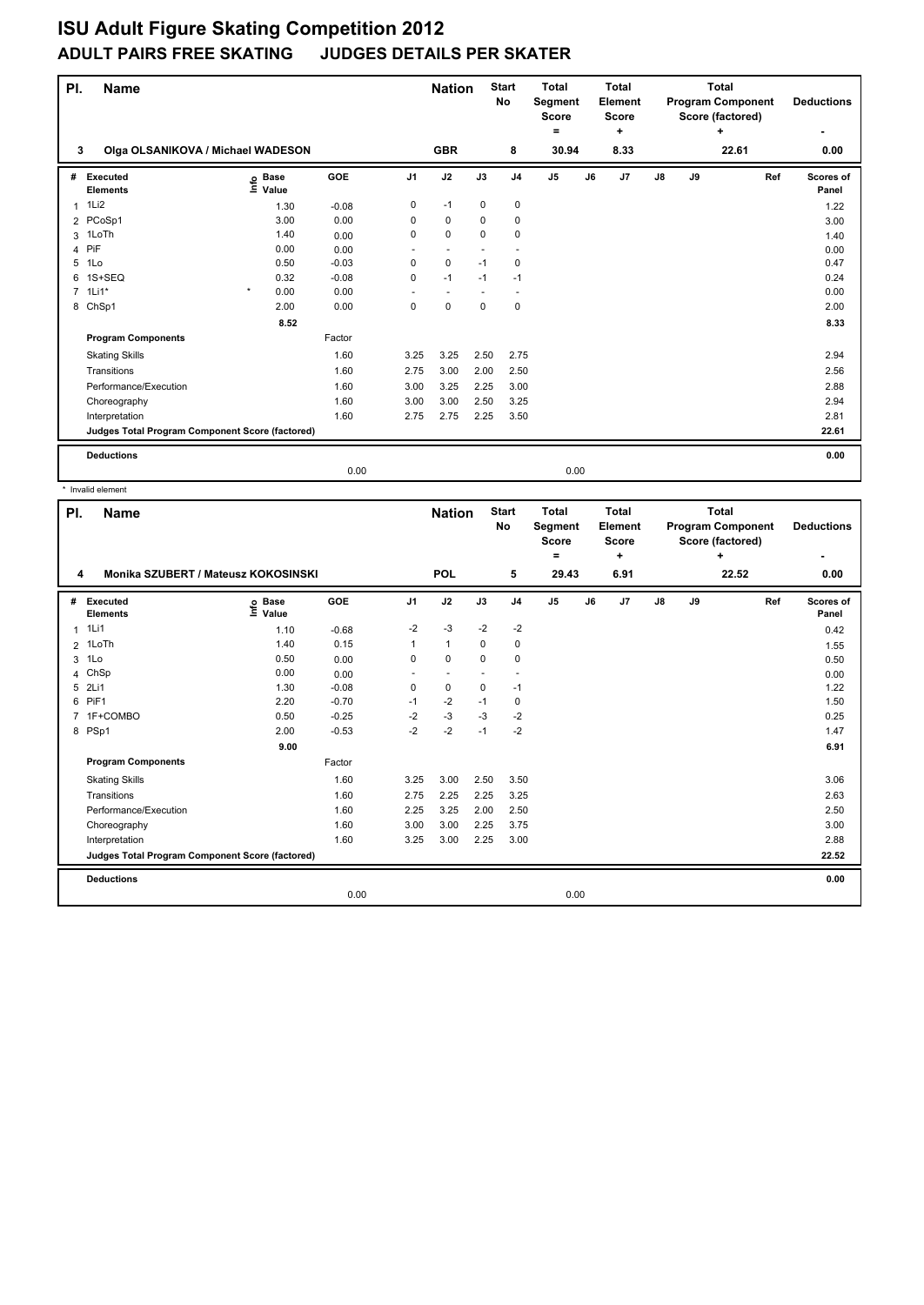| PI. | <b>Name</b>                                     |         | <b>Nation</b>             |         | <b>Start</b><br>No | <b>Total</b><br>Segment<br><b>Score</b><br>= |             | <b>Total</b><br>Element<br><b>Score</b><br>÷ |    |      | Total<br><b>Program Component</b><br>Score (factored)<br>÷ | <b>Deductions</b><br>٠ |    |     |                           |
|-----|-------------------------------------------------|---------|---------------------------|---------|--------------------|----------------------------------------------|-------------|----------------------------------------------|----|------|------------------------------------------------------------|------------------------|----|-----|---------------------------|
| 5   | <b>Birgit AUST / Rainer DUCKSTEIN</b>           |         | <b>GER</b>                |         | 9                  | 23.06                                        |             | 0.45                                         |    |      | 23.61                                                      | 1.00                   |    |     |                           |
| #   | Executed<br><b>Elements</b>                     |         | Base<br>e Base<br>≞ Value | GOE     | J <sub>1</sub>     | J2                                           | J3          | J <sub>4</sub>                               | J5 | J6   | J7                                                         | $\mathsf{J}8$          | J9 | Ref | <b>Scores of</b><br>Panel |
|     | 1F                                              |         | 0.50                      | $-0.05$ | $-1$               | $-1$                                         | $\mathbf 0$ | $\mathbf 0$                                  |    |      |                                                            |                        |    |     | 0.45                      |
|     | 2 USp1*                                         | $\star$ | 0.00                      | 0.00    |                    |                                              |             |                                              |    |      |                                                            |                        |    |     | 0.00                      |
|     | 3 ChSp                                          |         | 0.00                      | 0.00    |                    |                                              |             |                                              |    |      |                                                            |                        |    |     | 0.00                      |
|     |                                                 |         | 0.50                      |         |                    |                                              |             |                                              |    |      |                                                            |                        |    |     | 0.45                      |
|     | <b>Program Components</b>                       |         |                           | Factor  |                    |                                              |             |                                              |    |      |                                                            |                        |    |     |                           |
|     | <b>Skating Skills</b>                           |         |                           | 1.60    | 3.25               | 3.00                                         | 3.00        | 4.50                                         |    |      |                                                            |                        |    |     | 3.44                      |
|     | Transitions                                     |         |                           | 1.60    | 3.00               | 1.25                                         | 2.75        | 4.00                                         |    |      |                                                            |                        |    |     | 2.75                      |
|     | Performance/Execution                           |         |                           | 1.60    | 3.00               | 0.25                                         | 3.00        | 4.75                                         |    |      |                                                            |                        |    |     | 2.75                      |
|     | Choreography                                    |         |                           | 1.60    | 3.25               | 1.00                                         | 3.00        | 3.50                                         |    |      |                                                            |                        |    |     | 2.69                      |
|     | Interpretation                                  |         |                           | 1.60    | 3.50               | 1.00                                         | 3.00        | 5.00                                         |    |      |                                                            |                        |    |     | 3.13                      |
|     | Judges Total Program Component Score (factored) |         |                           |         |                    |                                              |             |                                              |    |      |                                                            |                        |    |     | 23.61                     |
|     | <b>Deductions</b>                               |         | Music violation:          | $-1.00$ |                    |                                              |             |                                              |    |      |                                                            |                        |    |     | $-1.00$                   |
|     |                                                 |         |                           | 0.00    |                    |                                              |             |                                              |    | 0.00 |                                                            |                        |    |     |                           |
|     | Music violation:                                |         |                           |         | $-1.00$            | $-1.00$                                      | $-1.00$     | $-1.00$                                      |    |      |                                                            |                        |    |     |                           |

|                                    | Invalid element                                 |         |                   |         |                |                          |               |                    |                                              |    |                                              |                |                                                              |                        |                    |
|------------------------------------|-------------------------------------------------|---------|-------------------|---------|----------------|--------------------------|---------------|--------------------|----------------------------------------------|----|----------------------------------------------|----------------|--------------------------------------------------------------|------------------------|--------------------|
| PI.                                | <b>Name</b>                                     |         |                   |         |                |                          | <b>Nation</b> | <b>Start</b><br>No | <b>Total</b><br>Segment<br><b>Score</b><br>۰ |    | <b>Total</b><br>Element<br><b>Score</b><br>÷ |                | <b>Total</b><br><b>Program Component</b><br>Score (factored) | <b>Deductions</b><br>٠ |                    |
| Norie KASHIMURA / Thomas KOHL<br>6 |                                                 |         |                   |         |                | <b>USA</b>               |               | $\overline{7}$     | 22.99                                        |    | 6.78                                         |                |                                                              | 16.21                  | 0.00               |
| #                                  | <b>Executed</b><br><b>Elements</b>              |         | e Base<br>E Value | GOE     | J <sub>1</sub> | J2                       | J3            | J <sub>4</sub>     | J <sub>5</sub>                               | J6 | J7                                           | $\mathbf{J}$ 8 | J9                                                           | Ref                    | Scores of<br>Panel |
|                                    | 1Li1                                            |         | 1.10              | $-0.08$ | 0              | $\mathbf 0$              | $-1$          | $\mathbf 0$        |                                              |    |                                              |                |                                                              |                        | 1.02               |
| 2                                  | $1S+1T$                                         |         | 0.80              | $-0.13$ | $-1$           | $-2$                     | $-1$          | $-1$               |                                              |    |                                              |                |                                                              |                        | 0.67               |
| 3                                  | 1LoTh                                           |         | 1.40              | 0.08    | $\Omega$       | $\mathbf{1}$             | $\Omega$      | $\Omega$           |                                              |    |                                              |                |                                                              |                        | 1.48               |
| 4                                  | $1$ Li $1$ *                                    | $\star$ | 0.00              | 0.00    |                | $\overline{\phantom{a}}$ |               | $\sim$             |                                              |    |                                              |                |                                                              |                        | 0.00               |
|                                    | 5 PiF1                                          |         | 2.20              | $-0.88$ | $-2$           | $-1$                     | $-2$          | 0                  |                                              |    |                                              |                |                                                              |                        | 1.32               |
|                                    | 6 USp1*                                         | $\star$ | 0.00              | 0.00    |                | $\overline{\phantom{a}}$ |               | $\sim$             |                                              |    |                                              |                |                                                              |                        | 0.00               |
|                                    | 7 1S                                            |         | 0.40              | $-0.03$ | 0              | $\mathbf 0$              | $-1$          | $\mathbf 0$        |                                              |    |                                              |                |                                                              |                        | 0.37               |
|                                    | 8 PSp1                                          |         | 2.00              | $-0.08$ | 0              | 0                        | $-1$          | 0                  |                                              |    |                                              |                |                                                              |                        | 1.92               |
|                                    |                                                 |         | 7.90              |         |                |                          |               |                    |                                              |    |                                              |                |                                                              |                        | 6.78               |
|                                    | <b>Program Components</b>                       |         |                   | Factor  |                |                          |               |                    |                                              |    |                                              |                |                                                              |                        |                    |
|                                    | <b>Skating Skills</b>                           |         |                   | 1.60    | 2.00           | 2.00                     | 2.50          | 2.00               |                                              |    |                                              |                |                                                              |                        | 2.13               |
|                                    | Transitions                                     |         |                   | 1.60    | 1.75           | 1.50                     | 1.75          | 1.75               |                                              |    |                                              |                |                                                              |                        | 1.69               |
|                                    | Performance/Execution                           |         |                   | 1.60    | 1.75           | 1.50                     | 2.25          | 1.50               |                                              |    |                                              |                |                                                              |                        | 1.75               |
|                                    | Choreography                                    |         |                   | 1.60    | 2.00           | 2.25                     | 2.25          | 2.50               |                                              |    |                                              |                |                                                              |                        | 2.25               |
|                                    | Interpretation                                  |         |                   | 1.60    | 2.00           | 2.00                     | 2.50          | 2.75               |                                              |    |                                              |                |                                                              |                        | 2.31               |
|                                    | Judges Total Program Component Score (factored) |         |                   |         |                |                          |               |                    |                                              |    |                                              |                |                                                              |                        | 16.21              |
|                                    | <b>Deductions</b>                               |         |                   |         |                |                          |               |                    |                                              |    |                                              |                |                                                              |                        | 0.00               |
|                                    |                                                 |         |                   | 0.00    |                |                          |               |                    | 0.00                                         |    |                                              |                |                                                              |                        |                    |

\* Invalid element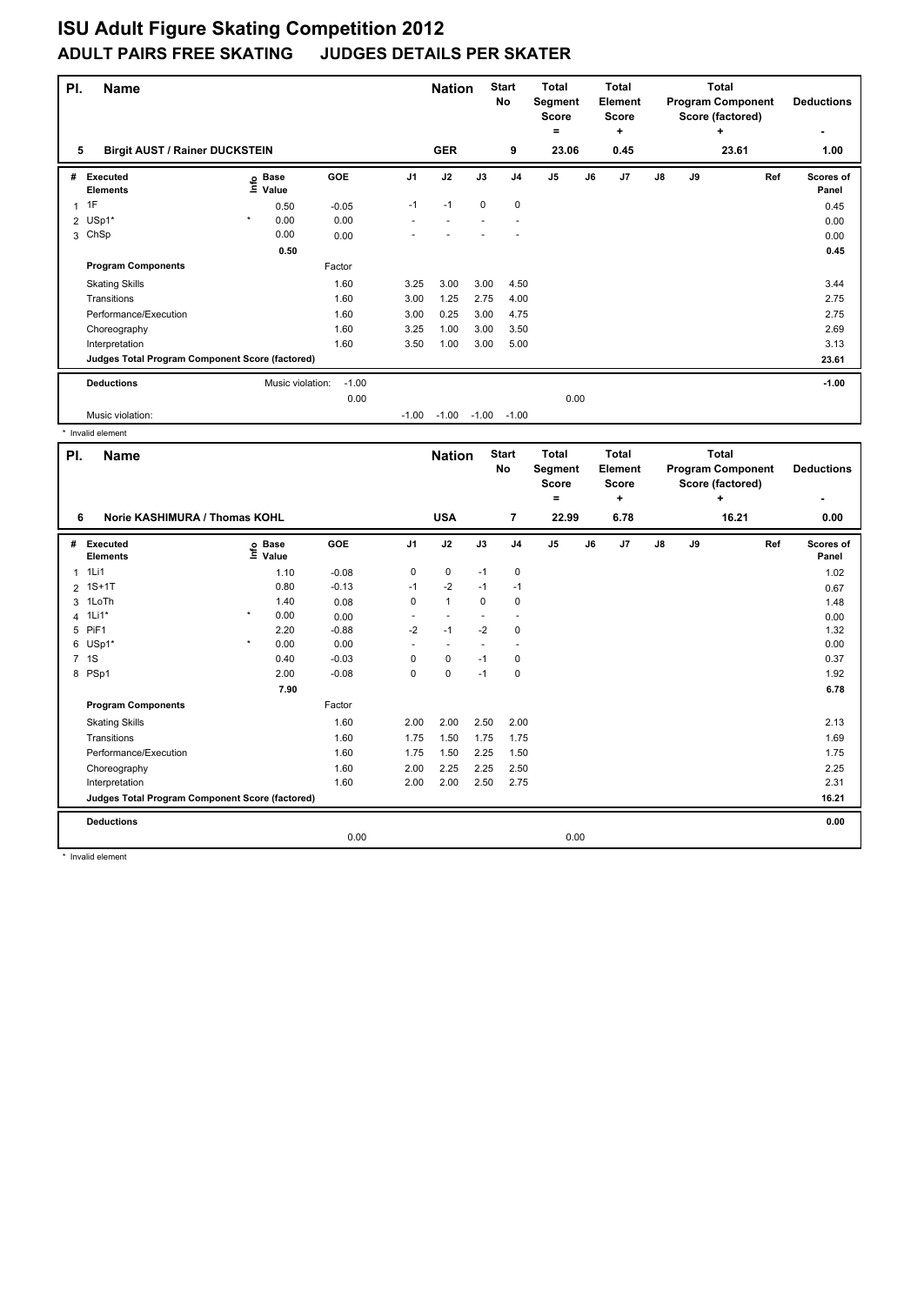| PI. | <b>Name</b>                                     |         |                      |         |                          | <b>Nation</b>  |                          | <b>Start</b><br>No       | <b>Total</b><br><b>Segment</b><br>Score<br>۰ |    | <b>Total</b><br>Element<br><b>Score</b><br>÷ |    | <b>Total</b><br><b>Program Component</b><br>Score (factored) | <b>Deductions</b> |                    |
|-----|-------------------------------------------------|---------|----------------------|---------|--------------------------|----------------|--------------------------|--------------------------|----------------------------------------------|----|----------------------------------------------|----|--------------------------------------------------------------|-------------------|--------------------|
| 7   | Karen TAYLOR / John DARNTON                     |         |                      |         |                          | <b>GBR</b>     |                          | 3                        | 19.02                                        |    | 6.79                                         |    |                                                              | 0.00              |                    |
| #   | Executed<br><b>Elements</b>                     | e       | <b>Base</b><br>Value | GOE     | J <sub>1</sub>           | J2             | J3                       | J <sub>4</sub>           | J <sub>5</sub>                               | J6 | J <sub>7</sub>                               | J8 | J9                                                           | Ref               | Scores of<br>Panel |
| 1   | 1LoTh                                           |         | 1.40                 | $-0.23$ | 0                        | $-1$           | $-2$                     | $\mathbf 0$              |                                              |    |                                              |    |                                                              |                   | 1.17               |
|     | 2 ChSp                                          |         | 0.00                 | 0.00    | $\overline{\phantom{a}}$ | $\blacksquare$ | $\overline{\phantom{a}}$ | $\overline{\phantom{a}}$ |                                              |    |                                              |    |                                                              |                   | 0.00               |
| 3   | 1Li1                                            |         | 1.10                 | $-0.60$ | $-2$                     | $-2$           | $-2$                     | $-2$                     |                                              |    |                                              |    |                                                              |                   | 0.50               |
| 4   | PiF1                                            |         | 2.20                 | $-0.70$ | $-1$                     | $-1$           | $-2$                     | 0                        |                                              |    |                                              |    |                                                              |                   | 1.50               |
| 5   | 1Lo<                                            | $\prec$ | 0.40                 | $-0.15$ | $-1$                     | $-2$           | $-2$                     | $-1$                     |                                              |    |                                              |    |                                                              |                   | 0.25               |
| 6   | PCoSp1                                          |         | 3.00                 | $-0.38$ | $-1$                     | $-2$           | $-1$                     | $-1$                     |                                              |    |                                              |    |                                                              |                   | 2.62               |
|     | $7$ 1T+1T                                       |         | 0.80                 | $-0.05$ | 0                        | $-1$           | $-1$                     | 0                        |                                              |    |                                              |    |                                                              |                   | 0.75               |
|     | 8 1Li1*                                         | $\star$ | 0.00                 | 0.00    |                          |                |                          |                          |                                              |    |                                              |    |                                                              |                   | 0.00               |
|     |                                                 |         | 8.90                 |         |                          |                |                          |                          |                                              |    |                                              |    |                                                              |                   | 6.79               |
|     | <b>Program Components</b>                       |         |                      | Factor  |                          |                |                          |                          |                                              |    |                                              |    |                                                              |                   |                    |
|     | <b>Skating Skills</b>                           |         |                      | 1.60    | 1.25                     | 1.25           | 2.00                     | 2.50                     |                                              |    |                                              |    |                                                              |                   | 1.75               |
|     | Transitions                                     |         |                      | 1.60    | 1.00                     | 1.00           | 1.50                     | 2.00                     |                                              |    |                                              |    |                                                              |                   | 1.38               |
|     | Performance/Execution                           |         |                      | 1.60    | 0.75                     | 1.00           | 1.50                     | 2.25                     |                                              |    |                                              |    |                                                              |                   | 1.38               |
|     | Choreography                                    |         |                      | 1.60    | 1.25                     | 1.50           | 1.50                     | 1.75                     |                                              |    |                                              |    |                                                              |                   | 1.50               |
|     | Interpretation                                  |         |                      | 1.60    | 1.00                     | 1.25           | 1.50                     | 2.75                     |                                              |    |                                              |    |                                                              |                   | 1.63               |
|     | Judges Total Program Component Score (factored) |         |                      |         |                          |                |                          |                          |                                              |    |                                              |    |                                                              |                   | 12.23              |
|     | <b>Deductions</b>                               |         |                      |         |                          |                |                          |                          |                                              |    |                                              |    |                                                              |                   | 0.00               |
|     |                                                 |         |                      | 0.00    |                          |                |                          |                          | 0.00                                         |    |                                              |    |                                                              |                   |                    |

< Under-rotated jump \* Invalid element

| PI.          | <b>Name</b>                                     |                   |            |                | <b>Nation</b> |             | <b>Start</b><br>No | <b>Total</b><br>Segment<br><b>Score</b><br>= | <b>Total</b><br>Element<br><b>Score</b><br>٠ |               |    | <b>Total</b><br><b>Program Component</b><br>Score (factored)<br>÷ | <b>Deductions</b>  |
|--------------|-------------------------------------------------|-------------------|------------|----------------|---------------|-------------|--------------------|----------------------------------------------|----------------------------------------------|---------------|----|-------------------------------------------------------------------|--------------------|
| 8            | Wendy MEIK / Stewart MARSHALL                   |                   |            |                | <b>AUS</b>    |             | $\mathbf{2}$       | 18.50                                        | 4.49                                         |               |    | 14.01                                                             | 0.00               |
| #            | <b>Executed</b><br><b>Elements</b>              | e Base<br>⊆ Value | <b>GOE</b> | J <sub>1</sub> | J2            | J3          | J <sub>4</sub>     | J <sub>5</sub>                               | J7<br>J6                                     | $\mathsf{J}8$ | J9 | Ref                                                               | Scores of<br>Panel |
| $\mathbf{1}$ | PSp                                             | 0.00              | 0.00       |                |               |             |                    |                                              |                                              |               |    |                                                                   | 0.00               |
|              | 2 2Li                                           | 0.00              | 0.00       |                |               |             |                    |                                              |                                              |               |    |                                                                   | 0.00               |
|              | 3 <sup>1</sup>                                  | 0.40              | 0.00       | 0              | $\mathbf 0$   | $\mathbf 0$ | $\pmb{0}$          |                                              |                                              |               |    |                                                                   | 0.40               |
| 4            | ChSp1                                           | 2.00              | 0.00       | 0              | $\mathbf 0$   | $\Omega$    | $\pmb{0}$          |                                              |                                              |               |    |                                                                   | 2.00               |
| 5            | $1T+1T$                                         | 0.80              | $-0.03$    | 0              | $-1$          | $\Omega$    | $\mathbf 0$        |                                              |                                              |               |    |                                                                   | 0.77               |
| 6            | PiF1                                            | 2.20              | $-0.88$    | $-1$           | $-1$          | $-2$        | $-1$               |                                              |                                              |               |    |                                                                   | 1.32               |
|              | 7 ATh                                           | 0.00              | 0.00       |                |               |             |                    |                                              |                                              |               |    |                                                                   | 0.00               |
|              |                                                 | 5.40              |            |                |               |             |                    |                                              |                                              |               |    |                                                                   | 4.49               |
|              | <b>Program Components</b>                       |                   | Factor     |                |               |             |                    |                                              |                                              |               |    |                                                                   |                    |
|              | <b>Skating Skills</b>                           |                   | 1.60       | 1.25           | 1.50          | 2.50        | 2.00               |                                              |                                              |               |    |                                                                   | 1.81               |
|              | Transitions                                     |                   | 1.60       | 1.00           | 1.25          | 1.75        | 1.75               |                                              |                                              |               |    |                                                                   | 1.44               |
|              | Performance/Execution                           |                   | 1.60       | 1.25           | 2.00          | 2.00        | 1.50               |                                              |                                              |               |    |                                                                   | 1.69               |
|              | Choreography                                    |                   | 1.60       | 1.50           | 2.00          | 2.00        | 2.25               |                                              |                                              |               |    |                                                                   | 1.94               |
|              | Interpretation                                  |                   | 1.60       | 1.25           | 1.75          | 2.00        | 2.50               |                                              |                                              |               |    |                                                                   | 1.88               |
|              | Judges Total Program Component Score (factored) |                   |            |                |               |             |                    |                                              |                                              |               |    |                                                                   | 14.01              |
|              | <b>Deductions</b>                               |                   |            |                |               |             |                    |                                              |                                              |               |    |                                                                   | 0.00               |
|              |                                                 |                   | 0.00       |                |               |             |                    | 0.00                                         |                                              |               |    |                                                                   |                    |